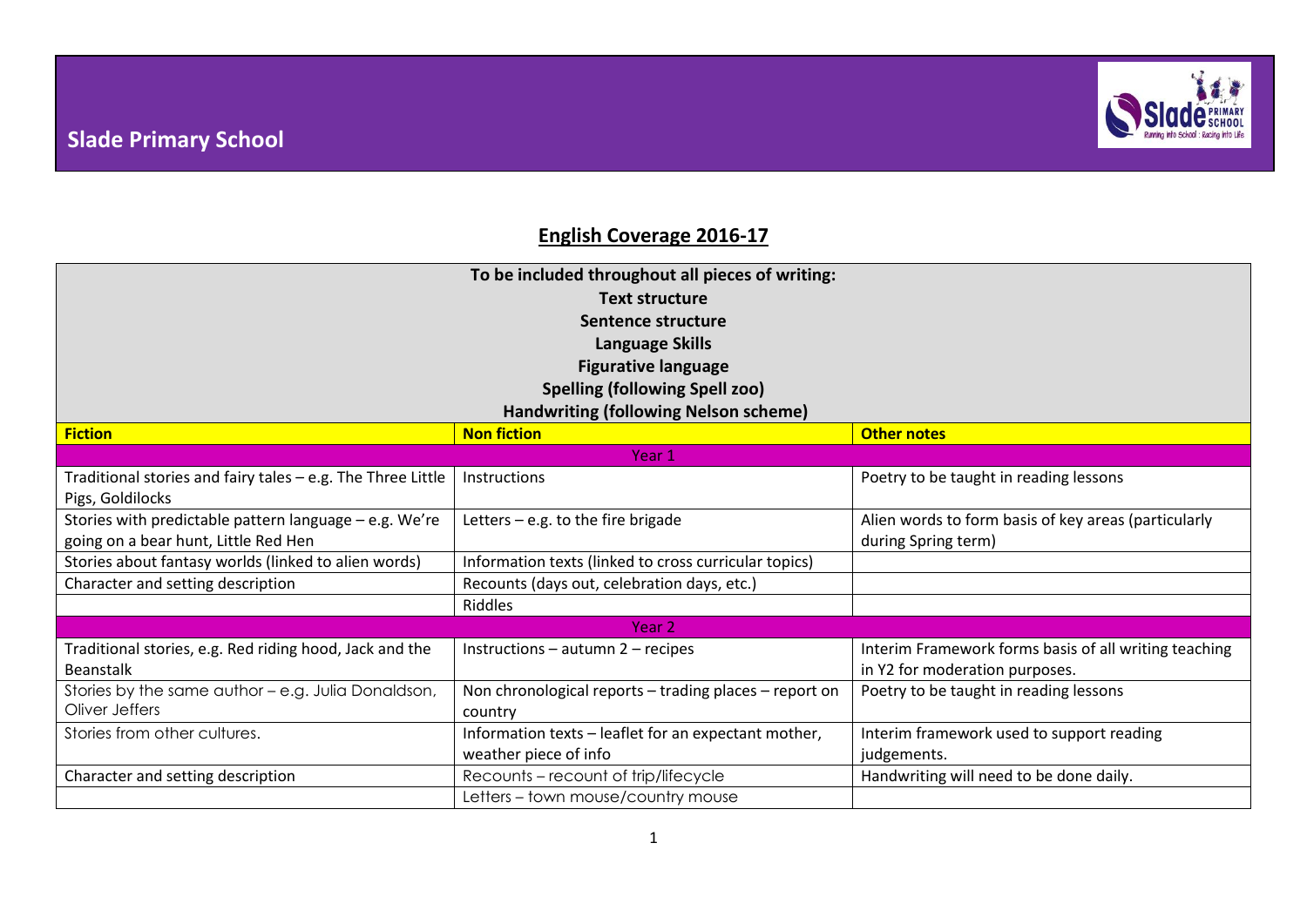

## **Slade Primary School**

|                                         | <b>Riddles</b>                |                                                                                                  |  |  |  |  |  |
|-----------------------------------------|-------------------------------|--------------------------------------------------------------------------------------------------|--|--|--|--|--|
|                                         | <b>Explanation texts</b>      |                                                                                                  |  |  |  |  |  |
| <b>Fiction</b>                          | <b>Non-fiction</b>            | <b>Other Notes</b>                                                                               |  |  |  |  |  |
| Year <sub>3</sub>                       |                               |                                                                                                  |  |  |  |  |  |
| Myths and legends                       | Instructions/explanation text | Poetry to be taught in reading skills lessons                                                    |  |  |  |  |  |
| Adventure and mystery                   | Information texts             | Play scripts to be taught in reading skills lessons                                              |  |  |  |  |  |
| Character description                   | Letters                       | Written elements of poetry can be taught in afternoon<br>lessons in a cross curricular approach. |  |  |  |  |  |
| Setting Description                     | Reports                       |                                                                                                  |  |  |  |  |  |
|                                         | Recounts                      |                                                                                                  |  |  |  |  |  |
|                                         | Newspapers                    |                                                                                                  |  |  |  |  |  |
| Year 4                                  |                               |                                                                                                  |  |  |  |  |  |
| Stories from another setting            | Newspapers                    | Poetry to be taught in reading skills lessons                                                    |  |  |  |  |  |
| Stories with a dilemma                  | Persuasive text               | Play scripts to be taught in reading skills lessons                                              |  |  |  |  |  |
| Stories set in an imaginary world       | <b>Explanation texts</b>      | Note taking should be taught as a skill in the build up                                          |  |  |  |  |  |
|                                         |                               | to independent writing.                                                                          |  |  |  |  |  |
| Stories set in other cultures           | <b>Formal letters</b>         | Written elements of poetry can be taught in afternoon<br>lessons in a cross curricular approach. |  |  |  |  |  |
| Narrative from an alternative viewpoint | Recount                       |                                                                                                  |  |  |  |  |  |
|                                         | Leaflets                      |                                                                                                  |  |  |  |  |  |
| Year <sub>5</sub>                       |                               |                                                                                                  |  |  |  |  |  |
| Setting description                     | Autobiographies/biographies   | Poetry to be taught in reading skills lessons                                                    |  |  |  |  |  |
| Fables, myths and legends               | Instructions                  | Play scripts to be taught in reading skills lessons                                              |  |  |  |  |  |
| Stories from other cultures             | Reports                       | Note taking should be taught as a skill in the build up                                          |  |  |  |  |  |
|                                         |                               | to independent writing.                                                                          |  |  |  |  |  |
| Film narrative                          | Explanations                  | Written elements of poetry can be taught in afternoon                                            |  |  |  |  |  |
| Diary writing                           | recounts                      | lessons in a cross curricular approach.                                                          |  |  |  |  |  |
|                                         | Persuasion                    |                                                                                                  |  |  |  |  |  |
|                                         | letters                       |                                                                                                  |  |  |  |  |  |
|                                         | <b>Balanced arguments</b>     |                                                                                                  |  |  |  |  |  |